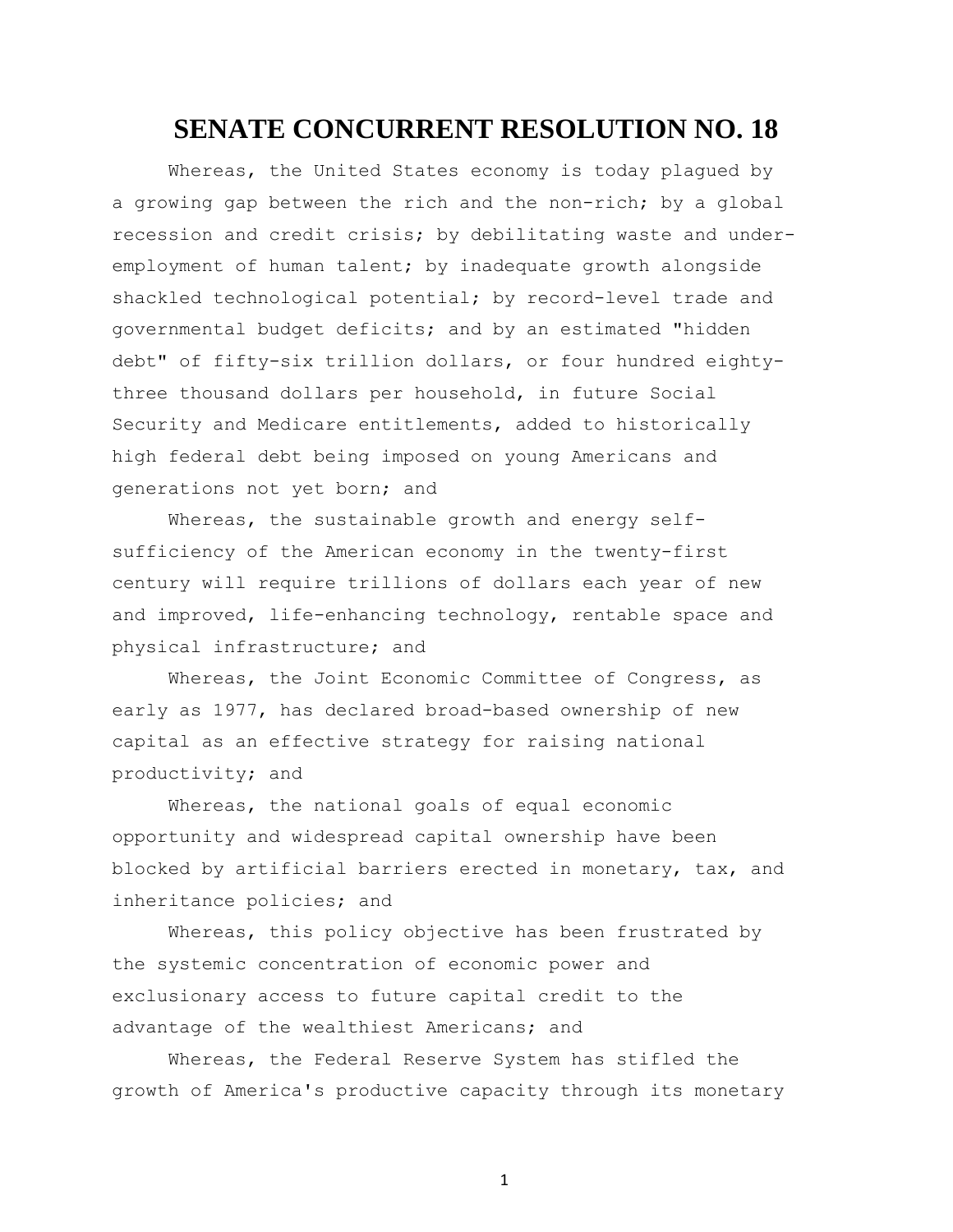policy, by monetizing public-sector growth and mounting federal deficits and bailouts of mortgage loan sharks and their Wall Street syndicators; by favoring speculation over investment; by shortchanging the capital credit needs of entrepreneurs, inventors, farmers and workers; by increasing the dependency of families by burdening them with usurious consumer credit; and by perpetuating unjust capital credit and ownership barriers between rich Americans and those without savings; and

Whereas, there is a fundamental difference between asset-backed credit for productive uses and debt-backed credit for non-productive uses, consumption, or speculation; the first being critical for stimulating private sector investment, savings, and the supply of new marketable wealth, and the second being used to give people more inflated dollars to chase the same supply of existing wealth; and

Whereas, the Federal Reserve Board is now empowered under section 13, paragraph 2 of the Federal Reserve Act to reform monetary policy to discourage non-productive and speculative uses of credit, to encourage accelerated rates of private sector growth, and to promote widespread individual access to productive credit as a fundamental right of citizenship:

Now, Therefore, Be It Resolved that the members of the Missouri Senate, One Hundred First General Assembly, First Regular Session, the House of Representatives concurring therein, hereby call on the U.S. Congress to enact the proposed Economic Democracy Act as a national "just free market" policy to foster life-long capital ownership selfsufficiency as a fundamental right of citizenship and as a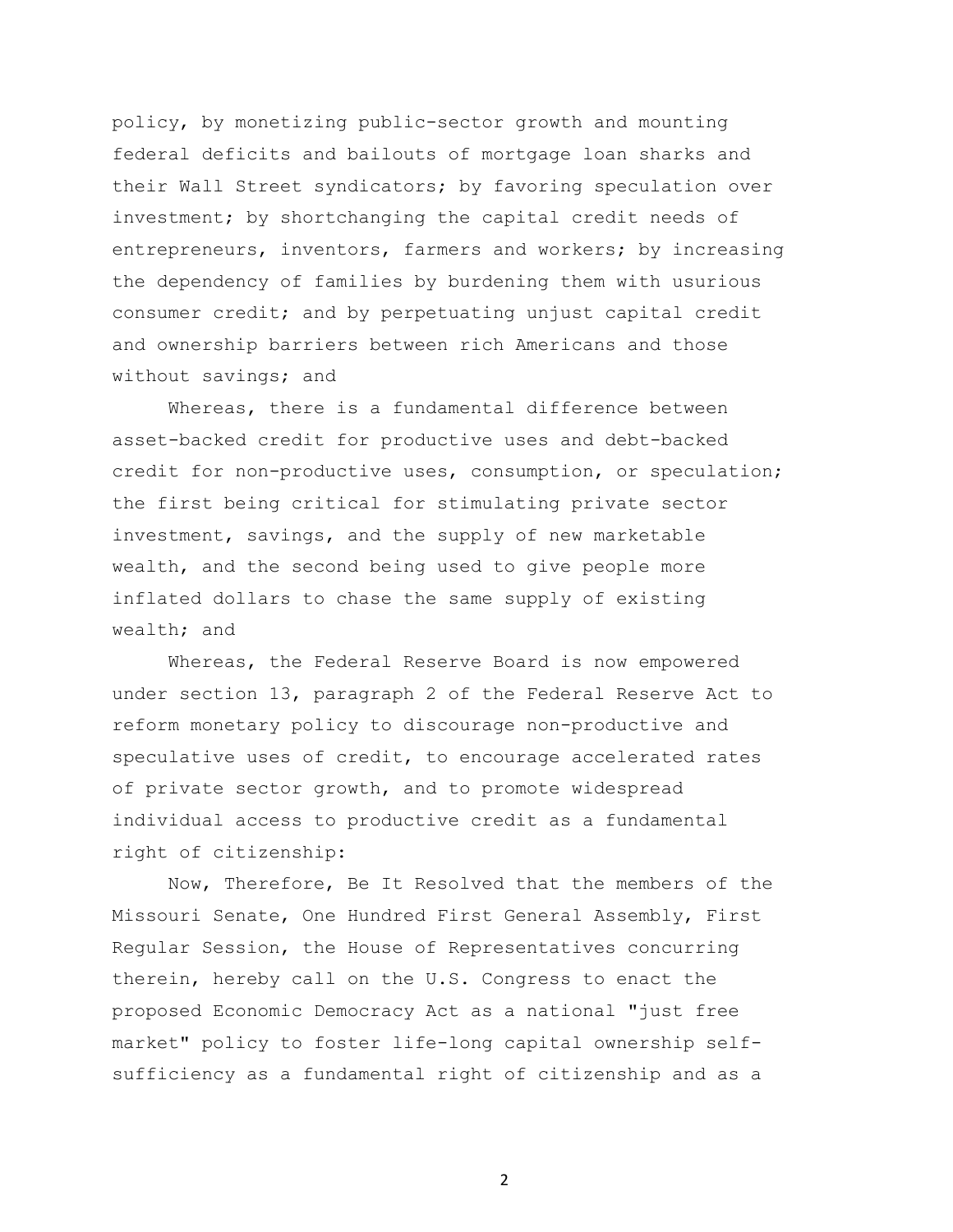means to achieve true economic independence for all citizens; and

Be It Further Resolved that the Act would amend the Federal Reserve Act (1) to require the Federal Reserve Board to stop monetizing government debt through its buying and selling of U.S. Treasury securities, (2) to begin reactivating its discount mechanism through its twelve regional Federal Reserve Banks to encourage sustainable, noninflationary private sector growth linked to lifetime equal capital ownership opportunities for every American, and (3) for each regional Federal Reserve bank to provide an equal ownership share to the permanent residents they serve; and

Be It Further Resolved that the Act would simplify today's complex and inequitable tax system by substituting a single-rate tax on non-exempt personal incomes from all sources above a living income exemption, while:

1. Paying from general revenues all entitlements, welfare supports, and other government spending at present levels, while fulfilling all current Social Security and Medicare obligations;

2. Eliminating the payroll tax on workers and employers;

3. Taxing the individual recipient of all gifts and inheritances above a determined level to encourage extremely wealthy citizens to spread out their wealth or estates among many citizens;

4. Making dividend payouts deductible to corporations, to promote one hundred percent distributions to shareholders and accelerate citizen capital loan repayments; and

5. Balancing the budget and paying off federal government debt as quickly as possible; and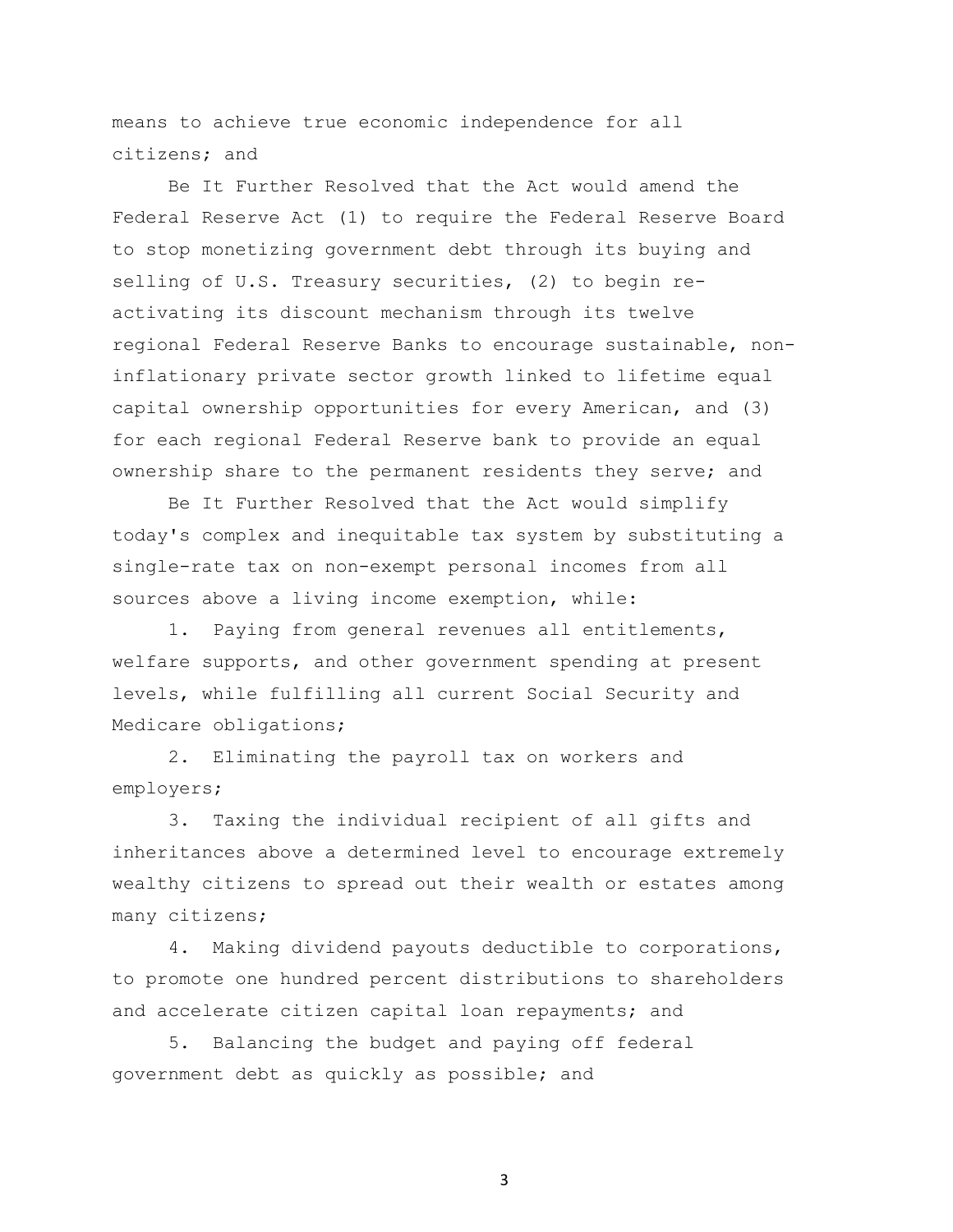Be It Further Resolved that the General Assembly petitions the Federal Reserve Board to adopt a two-tiered money-creation and credit policy that sharply distinguishes between ownership-expanding productive credit, and ownershipconcentrating, nonproductive and speculative uses of credit. The upper tier, reflecting the higher market costs of borrowing "old money" from existing domestic and foreign savings pools and existing assets, should continue to be maintained as a source of market-rate credit to publicsector borrowers, consumers, speculators, and for all other nonproductive purposes. The Federal Reserve discount rate for the lower tier should be reduced to no higher than onehalf percent as a one-time "service fee" for creating interest-free capital credit and money backed by broadly owned capital assets. This new reservoir of Federal Reserve monetized capital credit should be reserved exclusively for capital credit borrowers through Federal Reserve regulated commercial and cooperative banks. Citizens' tax-sheltered "Capital Ownership Accounts", similar to Individual Retirement Accounts, or "IRAs", would receive insured capital credit at reasonable bank service charges covering capital credit insurance premiums. Such expanded bank credit should not be subsidized by the taxpayers, and should be backed and collateralized by the newly acquired assets and private sector credit insurance to cover the risk of default. Such ownership-broadening capital credit borrowed through local commercial and cooperative banks could be invested in "qualified" securities such as newly issued, full-dividend payout, full voting shares in a company for which a member of the citizen's household works; companies in which the citizen's household has a monthly billing account; Employee Stock Ownership Plans; and Homeowners